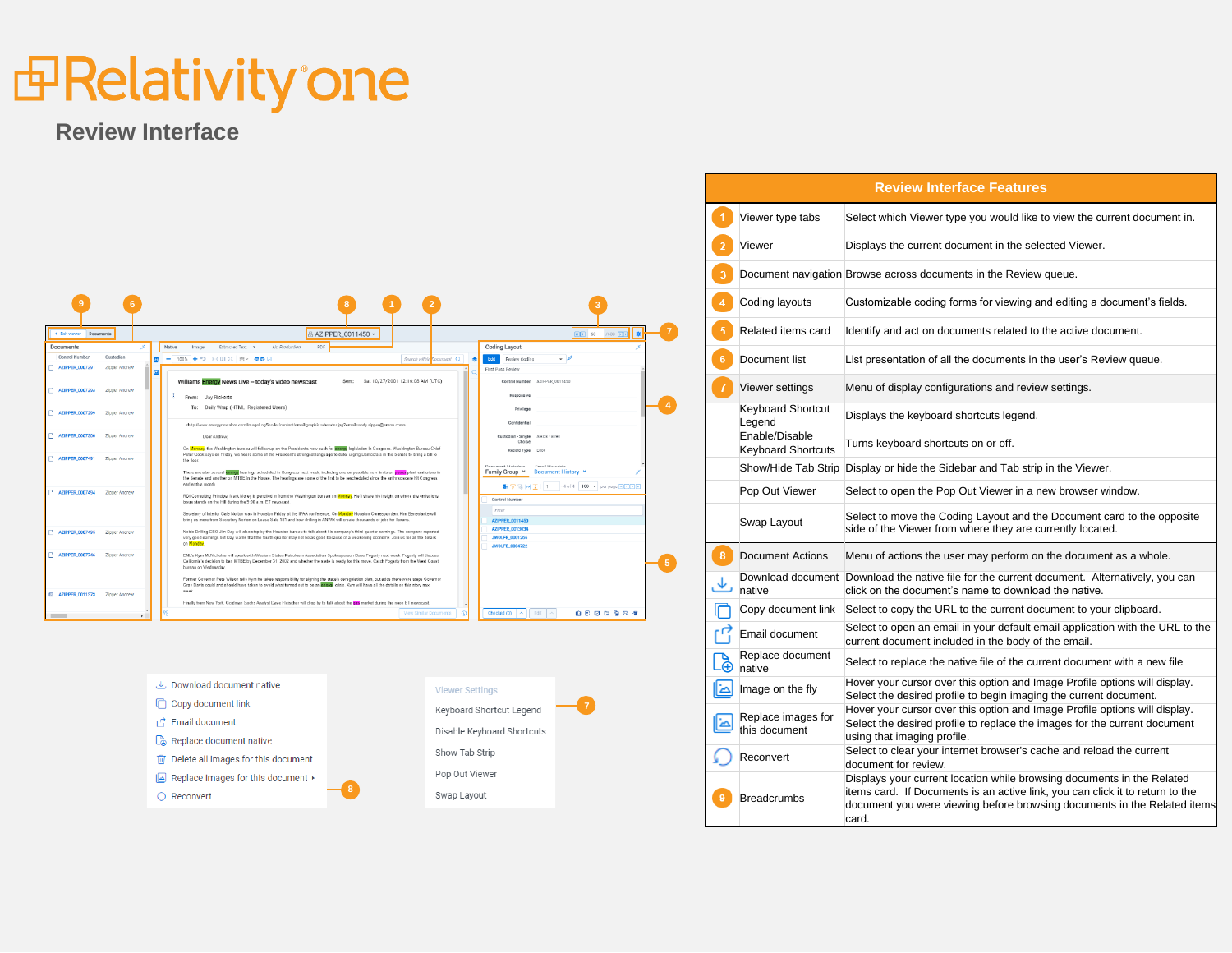## *<u>Independence</u>*

#### **Review Interface – Native Viewer**

| < Exit viewer<br>Documents                                                                                                                                                                                                                                                                                                         | □ AZIPPER 0007300 >                                                                                                                                                                                                                                                                                                                                                                                                                                                                                                                                                                                                                                                                                                                                                                                                                                                                                                                                                                                                                                                                                                                                                                                                                                                                                                                                                                                                                                                                                                                                                                                                                                                                                                                                                                                                                                                                                                                                                                                                                                                                                                                                                                                                                                                           | $R$ $1$ $4$<br>/633 国河 登                                                                                                                                                                                                                                                                                                                                                                                                                                                                                             |
|------------------------------------------------------------------------------------------------------------------------------------------------------------------------------------------------------------------------------------------------------------------------------------------------------------------------------------|-------------------------------------------------------------------------------------------------------------------------------------------------------------------------------------------------------------------------------------------------------------------------------------------------------------------------------------------------------------------------------------------------------------------------------------------------------------------------------------------------------------------------------------------------------------------------------------------------------------------------------------------------------------------------------------------------------------------------------------------------------------------------------------------------------------------------------------------------------------------------------------------------------------------------------------------------------------------------------------------------------------------------------------------------------------------------------------------------------------------------------------------------------------------------------------------------------------------------------------------------------------------------------------------------------------------------------------------------------------------------------------------------------------------------------------------------------------------------------------------------------------------------------------------------------------------------------------------------------------------------------------------------------------------------------------------------------------------------------------------------------------------------------------------------------------------------------------------------------------------------------------------------------------------------------------------------------------------------------------------------------------------------------------------------------------------------------------------------------------------------------------------------------------------------------------------------------------------------------------------------------------------------------|----------------------------------------------------------------------------------------------------------------------------------------------------------------------------------------------------------------------------------------------------------------------------------------------------------------------------------------------------------------------------------------------------------------------------------------------------------------------------------------------------------------------|
|                                                                                                                                                                                                                                                                                                                                    | Extracted Text v<br>No Production<br>Native<br>PDF<br>Image                                                                                                                                                                                                                                                                                                                                                                                                                                                                                                                                                                                                                                                                                                                                                                                                                                                                                                                                                                                                                                                                                                                                                                                                                                                                                                                                                                                                                                                                                                                                                                                                                                                                                                                                                                                                                                                                                                                                                                                                                                                                                                                                                                                                                   | <b>Coding Layout</b>                                                                                                                                                                                                                                                                                                                                                                                                                                                                                                 |
| Documents<br>Persistent Highlight Sets<br>$\vee$ $\ddot{\otimes}$ Primary<br>$\mathbf{z}$<br>There are no terms to show.<br>$\vee$ 49 Industry<br>$\sqrt{}$ power<br>$\sqrt{q}$<br>$\vee$ $\ddot{\mathbf{w}}$ investments<br>There are no terms to show.<br>$\vee$ $\ddot{\otimes}$ Your recent searches<br>Monday<br>$+$ Add Term | - 100% + 9 용미X 봄 경화담<br>Search within Document O<br>Piper Greg <greg piper@enron.com=""><br/>From:<br/>Monday, May 21, 2001 8:25 PM<br/>Sent:<br/>To:<br/>Zipper Andy <andy.zipper@enron.com><br/>Subject:<br/>RE: EOL Team Connection to Operations<br/><math>\mathbf{1}</math><br/><math>\mathbf{1}</math><br/>I am confident this will work out.<br/>Thanks.<br/>CP.<br/><math>\circ</math><br/>-Original Message-<br/>From: Zipper, Andy<br/>Seet: Masday, May 21, 2001 5:14 PM<br/>To: Piper Green<br/>Subject: FW: EOL Team Connection to Operations.<br/>FY?<br/>-Original Memorano-<br/>From: Deck, Sally<br/>Sept. Monday, May 21, 2001 5:39 954.<br/>To: Zipper, Justy<br/>Solvier: EOL Temp Connection to Operations<br/>Their years oraph of memory with two different ansideric tester for you to call - an eare that it is a boar Monday. I will send this note or that I don't forget the purpose. With facult answering the role previously played<br/>regard to the Product Control group, I wanted to underscore the importance of a free flow of information between the EOL team and my operations team. One of the roles that Sheri's team fallfilled was leaguing my risk and o<br/>teams apprised of any changes within EOL that can have an impact on bridging to our legacy systems. I may have met \$410ts once in passing. I checked with Jeff Gossett and Stacey White, risk leads over 199 and 100mg, respec<br/>neither one has beend of or met Savita. Although Teamine Demey mill play an active role, I know that she will be out on maternity leave soon, so it is important for Savita to know the right players on the operations team a<br/>learn har. I will contact Service Grantic to make the appropriate introductions. I just wanted your apport and encouragement for Savita in making the right connections within operations. - Sally<br/>-----------<br/>EDRM Enros Encal Data Set has been produced in EML, PST and NSF format by 2L Technologies, Inc. This Data Set is licensed under a Creative Commons Attribution 3.0 United States License<br/>sign Constitution on South in 3 (in ). To provide statistics, please cite to "ZL Technologies, Inc. (http://www.shi.com)"<br/>***********</andy.zipper@enron.com></greg> | Edit Review Coding<br>٠<br>First Pass Review<br>$\Omega$<br>Control Number AZIPPER 0007300<br>Responsive Technical Issue<br>Privilege Attorney Client Communication<br>Attorney Work Product<br>Confidential Highly Confidential<br>Custodian - Single Eric Scott<br>Choice<br>Record Type Attach<br>Family Group Y<br>Document History Y<br>■7%HTI 5of5 100 → perpage 200回<br>Control Number<br>Filter<br><b>AZIPPER 0007291</b><br><b>AZIPPER 0007293</b><br>AZIPPER.0007299<br>AZIPPER_0007300<br>AZIPPER_0007491 |
| Show terms with zero hits:                                                                                                                                                                                                                                                                                                         | View Similar Documents<br>53<br>ര                                                                                                                                                                                                                                                                                                                                                                                                                                                                                                                                                                                                                                                                                                                                                                                                                                                                                                                                                                                                                                                                                                                                                                                                                                                                                                                                                                                                                                                                                                                                                                                                                                                                                                                                                                                                                                                                                                                                                                                                                                                                                                                                                                                                                                             | 内民国国家区三<br>Checked (0)<br>Fdit<br>$\mathcal{A}_1$                                                                                                                                                                                                                                                                                                                                                                                                                                                                    |

|                                     |                                                             | <b>Native Viewer Features</b>                                                                                                                                                                                                   |
|-------------------------------------|-------------------------------------------------------------|---------------------------------------------------------------------------------------------------------------------------------------------------------------------------------------------------------------------------------|
| $\blacktriangleleft$                |                                                             | Native Viewer toolbar The viewer toolbar buttons for each viewer display here.                                                                                                                                                  |
|                                     | 100% + Zoom controls                                        | Manually zoom out/zoom in.                                                                                                                                                                                                      |
| ּפ                                  | Reset zoom                                                  | Reset to default zoom.                                                                                                                                                                                                          |
| 吕田乂                                 |                                                             | Preset zoom controls Fit to Width / Fit to Height / Fit Actual.                                                                                                                                                                 |
| 븜×                                  | Layout mode                                                 | Select an option to determine how documents that are more than one page long<br>display in the Viewer.                                                                                                                          |
| 知卧                                  | Highlight navigation<br>next/prev                           | Navigate across all highlight search hits for checked terms within active sets or<br>for specific highlight sets or terms when selected.                                                                                        |
| Μ                                   | <b>Create PDF</b>                                           | Click to save the current native document as a PDF file.                                                                                                                                                                        |
| $\bar{\bf 2}$                       | Viewer Search Bar                                           | Searches the current document for exact matches.                                                                                                                                                                                |
|                                     | Search mithin Document Q Viewer Search Bar                  | Enter a terms search to highlight the results in the Viewer. The Search Bar<br>supports dtSearch and so proximity, fuzziness, and stemming can be used.                                                                         |
| pompany                             | Viewer search<br>** a next/prev                             | Navigate across Viewer search hits.                                                                                                                                                                                             |
| $\bf 3$                             | Left drawer Viewer<br>options                               | Locate where the user may review highlight sets and terms associated with the<br>current document or access the Thumbnail Viewer.                                                                                               |
| H                                   | Highlight set<br>expand/collapse                            | Allows the user to expand/collapse their view of each highlight set.                                                                                                                                                            |
| ବ ଡ                                 |                                                             | Highlight set lightbulb Lightbulb indicates whether a highlight set is active or inactive.                                                                                                                                      |
| $\blacktriangleright$ attach $\sim$ | Highlight term<br>checkbox                                  | Checkbox determines whether a highlight term is active or inactive.                                                                                                                                                             |
| Set 切卧                              | navigation                                                  | Selected highlight set Allows the user to navigate across all the highlight term hits within a given<br>highlight set without having to turn off all other sets.                                                                |
| ✔ Gas 切卧 5                          | Selected highlight<br>term navigation                       | Allows the user to navigate across the highlight term hits for a specific highlight<br>term without having to turn off all other sets/term.                                                                                     |
|                                     | Highlight set term<br>(32 Terms / 1,500 Hits) and hit count | Shows the number of terms and hits per highlight set when minimized.                                                                                                                                                            |
| $\overline{7}$                      | Highlight term hit<br>count and color                       | Shows the number of term hits in the highlight color scheme designated for that<br>term.                                                                                                                                        |
|                                     | Your recent searches Your recent searches                   | Shows a user-specific highlight set that contains recent searches the user has<br>executed when interacting with the Viewer for a given Relativity session.                                                                     |
| <b>O</b>                            | hits                                                        | Show terms with zero Enable to show highlight terms in a highlight set that do not have any hits for the<br>current document.                                                                                                   |
| ⊠                                   | Thumbnails                                                  | Click to expand the left drawer and display the Thumbnail Viewer.                                                                                                                                                               |
| $\sqrt{4}$                          | Collapsible cards                                           | Document list and Coding layout/Related items cards can be minimized to focus<br>on the Viewer or expanded as needed.                                                                                                           |
| $\boxed{5}$                         | Right drawer Viewer<br>options                              | Display or hide all hidden content in the current document or display or hide the<br>Contextual Search Pane.                                                                                                                    |
| ❤                                   | Show/Hide Hidden<br>Cells                                   | Displays or hides all hidden content detected in the current document.                                                                                                                                                          |
| Q                                   | Show/Hide<br><b>Contextual Search</b><br>Pane               | Click to display or hide the Contextual Search Pane. This feature allows you to<br>quickly navigate to matching search terms in a document which is useful in<br>longer documents or ones that have many matching search terms. |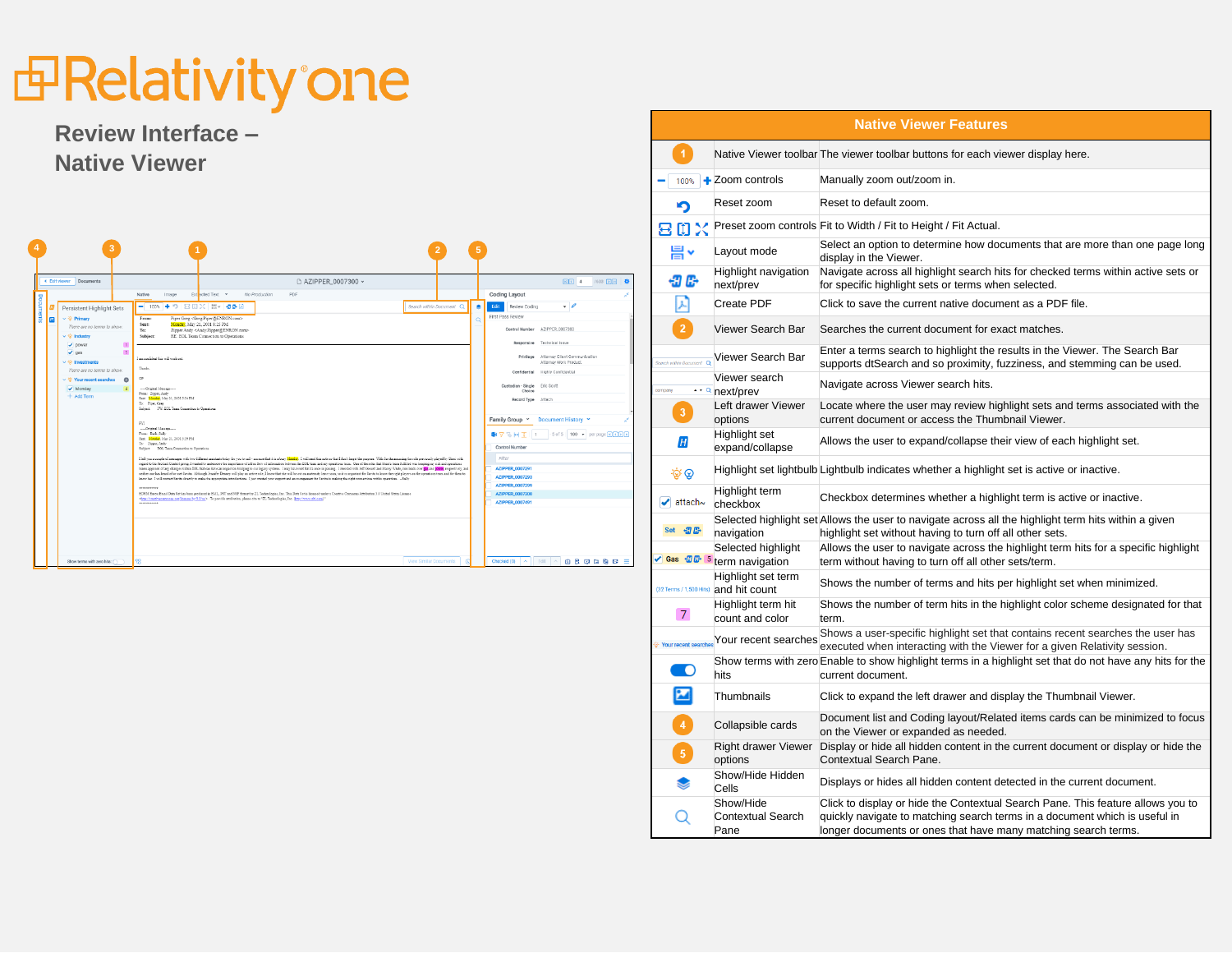## *<u>BRelativity'one</u>*

#### **Review Interface – Image Viewer**



| <b>Image Viewer Features</b> |                                     |                                                                                                                                                 |  |  |  |  |
|------------------------------|-------------------------------------|-------------------------------------------------------------------------------------------------------------------------------------------------|--|--|--|--|
| $\blacktriangleleft$         |                                     | Image Viewer toolbar The Viewer toolbar buttons for Viewer are placed here.                                                                     |  |  |  |  |
| 100%                         | $\pm$ Zoom controls                 | Manually zoom out/zoom in.                                                                                                                      |  |  |  |  |
|                              | Reset zoom                          | Reset to default zoom.                                                                                                                          |  |  |  |  |
| 吕田乂                          |                                     | Preset zoom controls Fit to Width / Fit to Height / Fit Actual.                                                                                 |  |  |  |  |
| 븜                            | Layout mode                         | Select an option to determine how documents that are more than one page<br>long display in the Viewer.                                          |  |  |  |  |
| 뜨고.                          | Rotate page controls                | Allows the user to either rotate an individual page 90 degrees per click, or<br>to rotate all of the pages in the current document.             |  |  |  |  |
| ◉                            | Markup visibility                   | Allows the user to adjust the opacity of the selected markup set - redaction<br>(100%), transparent (50%), and off (0%).                        |  |  |  |  |
|                              | Selector                            | When this icon is active, the user may select one or many markups to<br>perform an action across all the selected markups (edit, delete, move). |  |  |  |  |
|                              | Highlight markup<br>color           | Allows the user to change the highlight markup color.                                                                                           |  |  |  |  |
| ≣                            | Redaction markup<br>mode            | Allows the user to determine which markup redaction mode they want to<br>draw the markup with: basic, full-page, inverse, or mass redact modes. |  |  |  |  |
|                              | Redaction markup<br>type            | Allows the user to determine which markup redaction type they want to<br>draw the markup with: black, cross, white, or text redaction types.    |  |  |  |  |
| Auto v                       | Redaction text font<br>size         | Allows the user to adjust the font size of selected redaction text markup.                                                                      |  |  |  |  |
|                              | Delete Highlights                   | This icon opens the Mass delete markup pop-up window where the user<br>may delete a highlight markup, partial markup, or full-page markup.      |  |  |  |  |
| 利→肩                          | Save as PDF                         | This icon opens the Save as PDF pop-up window where the user may<br>determine the settings for saving the image as a PDF.                       |  |  |  |  |
| $\overline{2}$               | Markup navigator                    | Displays all the markups for each markup set for the current document.                                                                          |  |  |  |  |
| 9                            | Markup navigator<br>open/close      | This icon opens and closes the Markup navigator drawer.                                                                                         |  |  |  |  |
| Markup Set                   | Markup set dropdown                 | Allows the user to change the markup set being displayed on the image of<br>the current document.                                               |  |  |  |  |
| 3                            | Thumbnail drawer                    | Displays the thumbnails for each page of the image along with whichever<br>markup set is selected.                                              |  |  |  |  |
| Z                            | Thumbnail drawer<br>expand/collapse | This icon expands and collapses the Thumbnail drawer.                                                                                           |  |  |  |  |
| $\overline{4}$               | Collapsible cards                   | Document List and Coding layout/Related items cards can be minimized to<br>focus on the Viewer or expanded as needed.                           |  |  |  |  |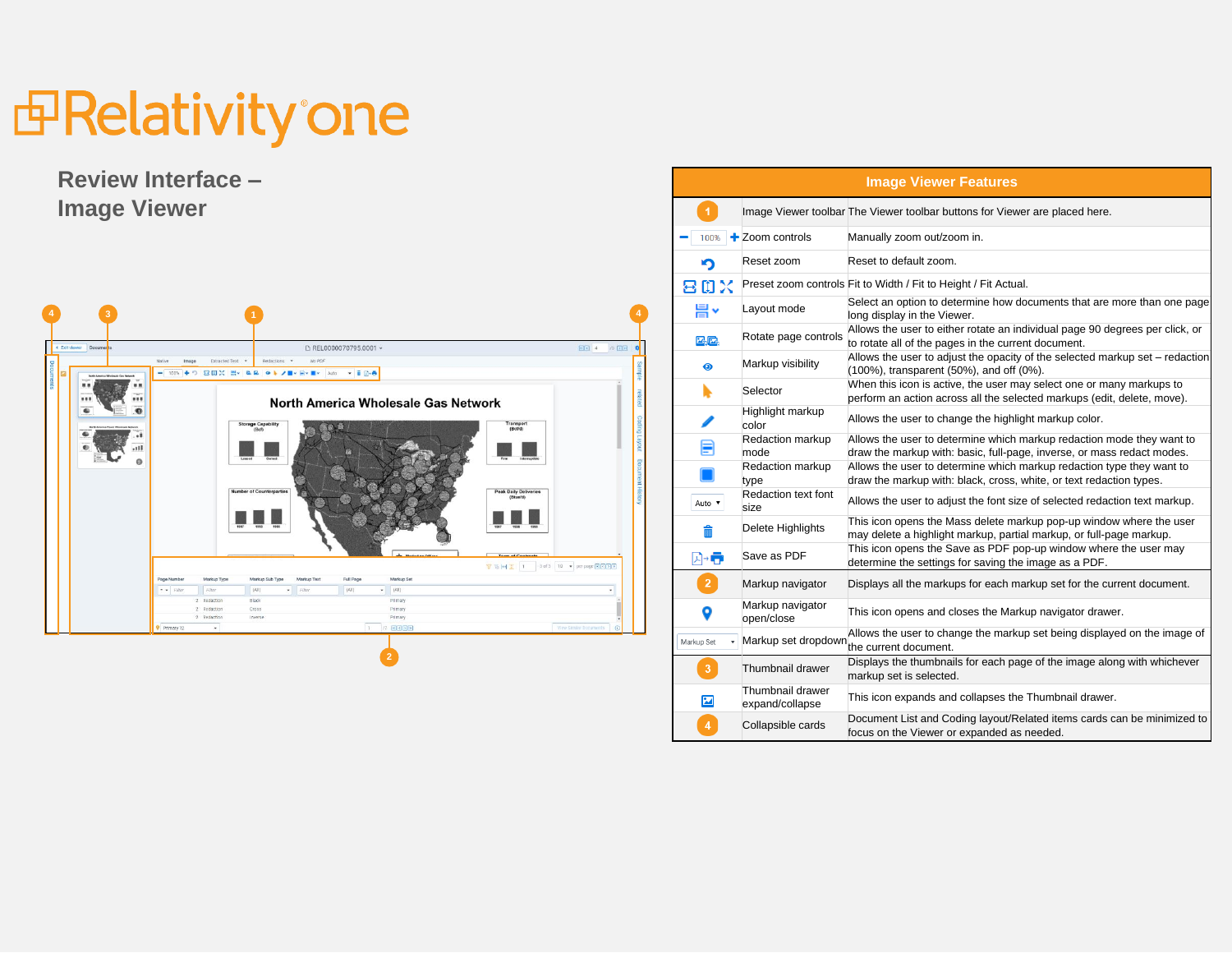### *d* Relativity one

#### **Review Interface – Text Viewer**

|                                                                              |                                            |                                                                                                                                                                                                                                                                                                                                                                                                                                                                                                                                                                                                                                                                                                                                                                                                                      |                          |                                                                                  |                                  |                                          | <b>Text Viewer Features</b>                                                                                                                                      |
|------------------------------------------------------------------------------|--------------------------------------------|----------------------------------------------------------------------------------------------------------------------------------------------------------------------------------------------------------------------------------------------------------------------------------------------------------------------------------------------------------------------------------------------------------------------------------------------------------------------------------------------------------------------------------------------------------------------------------------------------------------------------------------------------------------------------------------------------------------------------------------------------------------------------------------------------------------------|--------------------------|----------------------------------------------------------------------------------|----------------------------------|------------------------------------------|------------------------------------------------------------------------------------------------------------------------------------------------------------------|
|                                                                              |                                            |                                                                                                                                                                                                                                                                                                                                                                                                                                                                                                                                                                                                                                                                                                                                                                                                                      |                          |                                                                                  |                                  | <b>Text Viewer toolbar</b>               | The Viewer toolbar buttons for each Viewer are placed here.                                                                                                      |
|                                                                              |                                            |                                                                                                                                                                                                                                                                                                                                                                                                                                                                                                                                                                                                                                                                                                                                                                                                                      |                          |                                                                                  | 100%<br>═                        | $\pm$ Zoom controls                      | Manually zoom out/zoom in.                                                                                                                                       |
|                                                                              |                                            |                                                                                                                                                                                                                                                                                                                                                                                                                                                                                                                                                                                                                                                                                                                                                                                                                      |                          |                                                                                  | ≏                                | Reset zoom                               | Reset to default zoom.                                                                                                                                           |
|                                                                              |                                            |                                                                                                                                                                                                                                                                                                                                                                                                                                                                                                                                                                                                                                                                                                                                                                                                                      |                          |                                                                                  | 冒口义                              |                                          | Preset zoom controls Fit to Width / Fit to Height / Fit Actual.                                                                                                  |
|                                                                              |                                            |                                                                                                                                                                                                                                                                                                                                                                                                                                                                                                                                                                                                                                                                                                                                                                                                                      |                          |                                                                                  | H                                | Highlight sets drawer                    | Opens the highlight set drawer content so that the user may investigate the<br>individual terms in each set, their corresponding count, and navigate.            |
| < Exit viewer Document                                                       | Native<br>Image                            | <b>D</b> AUS.001.001.0030 ▼<br>No PDF<br>No Production<br><b>Fytra</b> cted Text                                                                                                                                                                                                                                                                                                                                                                                                                                                                                                                                                                                                                                                                                                                                     |                          | 30 /1000 図 3 [3]<br><b>Coding Layout</b>                                         | 切卧                               | <b>Highlight navigation</b><br>next/prev | Navigate across all highlight search hits that for checked terms within active<br>sets or for specific highlight sets or terms when selected.                    |
| Persistent Highlight Sets<br>C Primary @ TERMS / 0 HITS<br>C Financial Terms | $-$ 100% $+$ 0 47 & + Small<br>DEMAND NOTE | $\mathbf{v}$ .                                                                                                                                                                                                                                                                                                                                                                                                                                                                                                                                                                                                                                                                                                                                                                                                       | Search within Document Q | Edit Review Coding<br>$\cdot$ 0<br>First Pass Review                             | Small                            | Text delimiter size                      | Allows the user to adjust the size of tab characters in the document text. This<br>can be used to better align text in spreadsheets.                             |
| $\sqrt{}$ Transaction<br>$\angle$ Financial<br>$L$ ender                     | \$4,384,00                                 | January 1, 2001                                                                                                                                                                                                                                                                                                                                                                                                                                                                                                                                                                                                                                                                                                                                                                                                      |                          | Control Number<br>AUS 001,001,003<br><b>Family Group</b><br>AUS.001.001.002      | ٣.                               | Toggle WordWrap                          | Allows the user to turn On/Off word wrapping when viewing document text.                                                                                         |
| $\sqrt{P}$ Payment<br>$\blacktriangleright$ Principal<br>$J$ Funds           |                                            | For value received, the undersigned, Enron Corp., an Oregon corporation ("Naker"),<br>hereby promises to pay to the order of Chiricahua XIII LLC, a Delaware limited liability<br>company ("Payee"), in accordance with the provisio<br>United States of America, on demand but in no event later than March 31, 2002 (the "Payment<br>Date"), the principal amount (the "Principal Amount") of Four Thousand Three Hundred<br>Eighty-Four Dollars (\$4,384,00).<br>This Note is subject to the following additional provisions, terms and conditions:<br>Interest. The principal of this Note shall accrue principal at a rate of seven (7)%<br>per annum. Payments of interest shall be due and payable on the Payment Date or, if earlier, the<br>date on which all principal of this Note has been paid in full. |                          | Privilege                                                                        | $\overline{2}$                   | Viewer Search Bar                        | Searches the current document using dtSearch syntax.                                                                                                             |
| <b>Legal Term</b><br>$\angle$ Enron<br>$\mathcal I$ Punitive                 |                                            |                                                                                                                                                                                                                                                                                                                                                                                                                                                                                                                                                                                                                                                                                                                                                                                                                      |                          | <b>Privilege Description</b><br>Confidential                                     | earch within documen             | Viewer Search Bar                        | Enter a terms search to highlight the results in the Viewer. The Search Bar<br>supports dt Search and so proximity, fuzziness, and stemming can be used.         |
| $\n  Damages\n$<br>$\sqrt{Part}$                                             |                                            | Principal. Payments of the principal shall be made by Maker to Payee in such<br>anounts as Payee may specify in writing from time to time, provided that the aggregate of<br>principal payable hereunder shall not exceed the Principal Amount.                                                                                                                                                                                                                                                                                                                                                                                                                                                                                                                                                                      |                          | Issuer<br><b>Attorney Review</b><br>Comments                                     | $\rightarrow$ C<br>Searched term | Viewer search<br>next/prev               | Navigate across viewer search hits.                                                                                                                              |
| Your recent searcher<br>There are no terms to show                           |                                            | 3. Payments. All payments under this Note shall be paid to Payee in lawful money<br>of the United States of America in immediately available funds. Except as may be agreed by<br>Payee in writing from time to time, no payment required to be made by Maker pursuant to this<br>Note shall be subject to any right of defense, abatement, suspensions, deferment, reduction or<br>counterclaim. Except as may be agreed by Payee in writing from time to time, Maker hereby<br>waives for the benefit of Payee any right to set-off or recoupment.                                                                                                                                                                                                                                                                 |                          | Email Metadata<br><b>Document Metadata</b><br>Primary Date/Time 8/2/2001 7:59 PM | 3                                | Highlight sets drawer                    | Location where the user may review highlight sets and terms associated with<br>the current document.                                                             |
|                                                                              |                                            | Waivers. Except as otherwise expressly provided for herein, the makers, signers,<br>sureties, quarantors and endorsers of this Note severally waive notice of acceptance of this Note,<br>diligence in collecting, grace, notice and protest, and agree to one or more renewals or extensions<br>of the anti-state of the partial payments with or without notice, before or after<br>maturity. If this Note shall be collected by legal proceedings or through a bankruptcy court, or<br>shall be placed in the hands of an attorney                                                                                                                                                                                                                                                                                |                          | All Paths/Locations<br><b>All Source Locations</b>                               | H                                | <b>Highlight set</b><br>expand/collapse  | Allows the user to expand/collapse their view of each highlight set.                                                                                             |
|                                                                              |                                            | to pay all costs of collection, including reasonable attorneys' fees.<br>5. Choice of Law. THIS NOTE SHALL BE GOVERNED BY AND CONSTRUED IN ACCORDANCE WITH THE LAWS OF THE STATE OF TEXAS.                                                                                                                                                                                                                                                                                                                                                                                                                                                                                                                                                                                                                           |                          | (Script)<br>Has Hidden Data                                                      | ିଡ଼ ଡ                            |                                          | Highlight set lightbulb Lightbulb indicates whether a highlight set is active or inactive.                                                                       |
|                                                                              |                                            |                                                                                                                                                                                                                                                                                                                                                                                                                                                                                                                                                                                                                                                                                                                                                                                                                      |                          | File Size<br>File Type Microsoft Word 97 - 2003 Document                         | $\blacktriangleright$ success    | Highlight term<br>checkbox               | Checkbox determines whether a highlight term is active or inactive.                                                                                              |
| Show terms with zero hits:                                                   |                                            |                                                                                                                                                                                                                                                                                                                                                                                                                                                                                                                                                                                                                                                                                                                                                                                                                      |                          | Family Group Y Document History                                                  | Set 切卧                           | navigation                               | Selected highlight set Allows the user to navigate across all the highlight term hits within a given<br>highlight set without having to turn off all other sets. |
|                                                                              |                                            |                                                                                                                                                                                                                                                                                                                                                                                                                                                                                                                                                                                                                                                                                                                                                                                                                      |                          |                                                                                  | term # E                         | Selected highlight<br>term navigation    | Allows the user to navigate across all the highlight term hits for a specific<br>highlight term without having to turn off all other sets/term.                  |
|                                                                              |                                            |                                                                                                                                                                                                                                                                                                                                                                                                                                                                                                                                                                                                                                                                                                                                                                                                                      |                          |                                                                                  | (32 Terms / 1,500 Hits)          | Highlight set term<br>and Hit count      | Shows the number of terms and hits per highlight set when minimized.                                                                                             |
|                                                                              |                                            |                                                                                                                                                                                                                                                                                                                                                                                                                                                                                                                                                                                                                                                                                                                                                                                                                      |                          |                                                                                  | $\overline{7}$                   | Highlight term hit<br>count and color    | Shows the number of term hits in the highlight color scheme designated for<br>that term.                                                                         |

show/hide

Your recent searche ಂ

Shows a user-specific highlight set that contains recent searches the user<br>Your recent searches has avacuted when interacting with the Viewer for a given Belativity assert

Terms with zero hits Allows the user to show highlight terms in a highlight set that doesn't have

Collapsible cards Document list and Coding layout/Related items cards can be minimized to focus on the Viewer or expanded as needed.

any hits for the current document.

has executed when interacting with the Viewer for a given Relativity session .